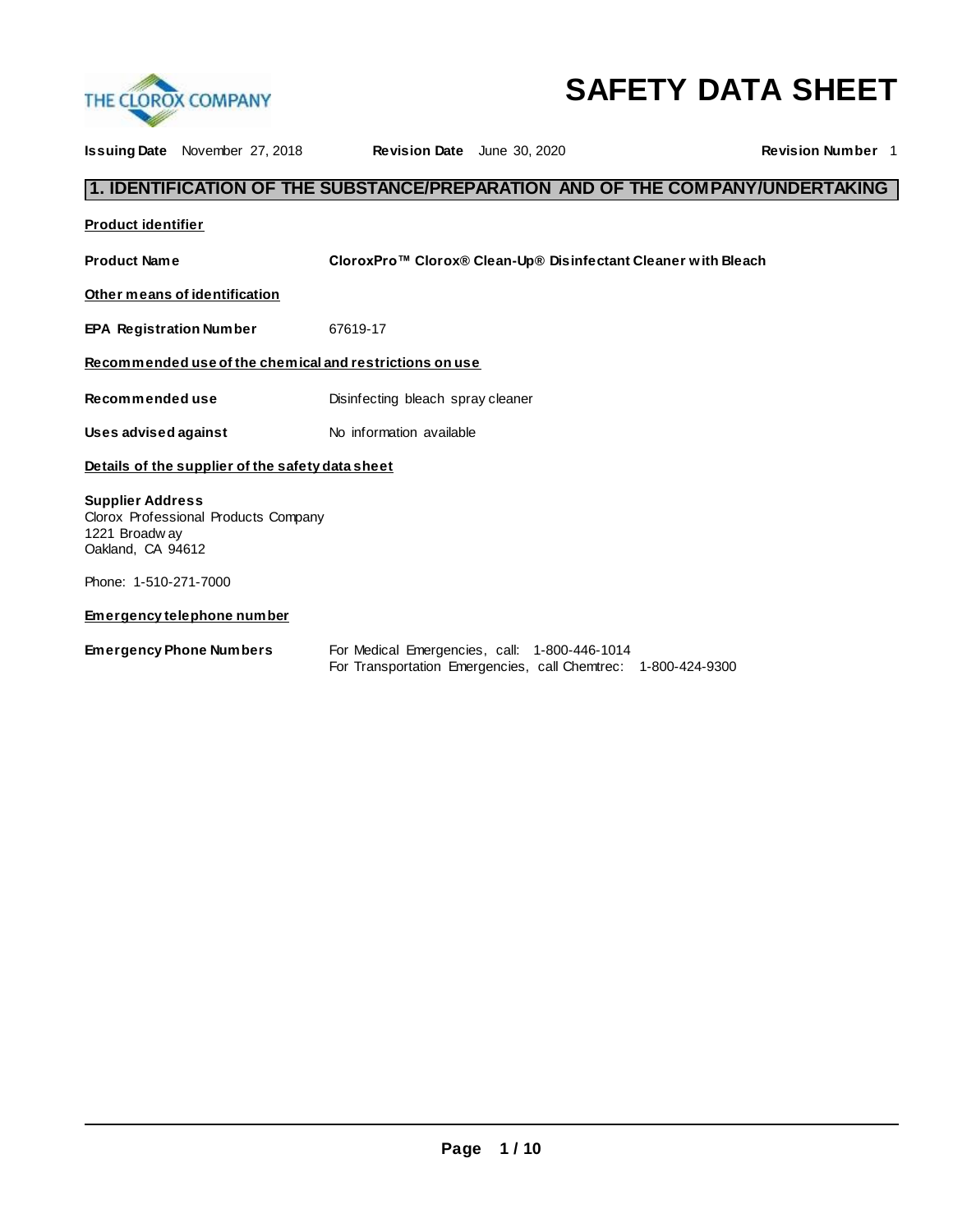## **2. HAZARDS IDENTIFICATION**

## **Classification**

This product is considered hazardous by the 2012 OSHA Hazard Communication Standard (29 CFR 1910.1200).

Serious eye damage/eye irritation Category 2A

## **GHS Label elements, including precautionary statements**

#### **Emergency Overview**

| <b>Signal word</b>            | <b>Warning</b>               |      |                            |  |
|-------------------------------|------------------------------|------|----------------------------|--|
| <b>Hazard Statements</b>      |                              |      |                            |  |
| Causes serious eye irritation |                              |      |                            |  |
|                               |                              |      |                            |  |
|                               |                              |      |                            |  |
| $\langle ! \rangle$           |                              |      |                            |  |
|                               |                              |      |                            |  |
|                               |                              |      |                            |  |
| Appearance Clear, pale yellow | <b>Physical State</b> Liquid | Odor | Citrus, herbaceous, bleach |  |

#### **Precautionary Statements - Prevention**

Wash hands and any exposed skin thoroughly after handling. Wear eye protection/face protection such as safety glasses.

#### **Precautionary Statements - Response**

#### **Eyes**

IF IN EY ES: Rinse cautiously w ith w ater for several minutes. Remove contact lenses, if present and easy to do. Continue rinsing. If eye irritation persists: Get medical advice/attention.

#### **Precautionary Statements - Storage**

**None** 

#### **Precautionary Statements - Disposal**

None

#### **Hazards not otherwise classified (HNOC)**

The follow ing medical conditions may be aggravated by exposure to high concentrations of vapor or mist: heart conditions or chronic respiratory problems such as asthma, emphysema, or obstructive lung disease.

#### **Unknown Toxicity**

0.08% of the mixture consists of ingredient(s) of unknow n toxicity

#### **Other information**

Toxic to aquatic life w ith long lasting effects

#### **Interactions with Other Chemicals**

Reacts w ith other household chemicals such as products containing ammonia, toilet bow l cleaners, rust removers, or acids to produce hazardous gases, such as chlorine and other chlorinated compounds.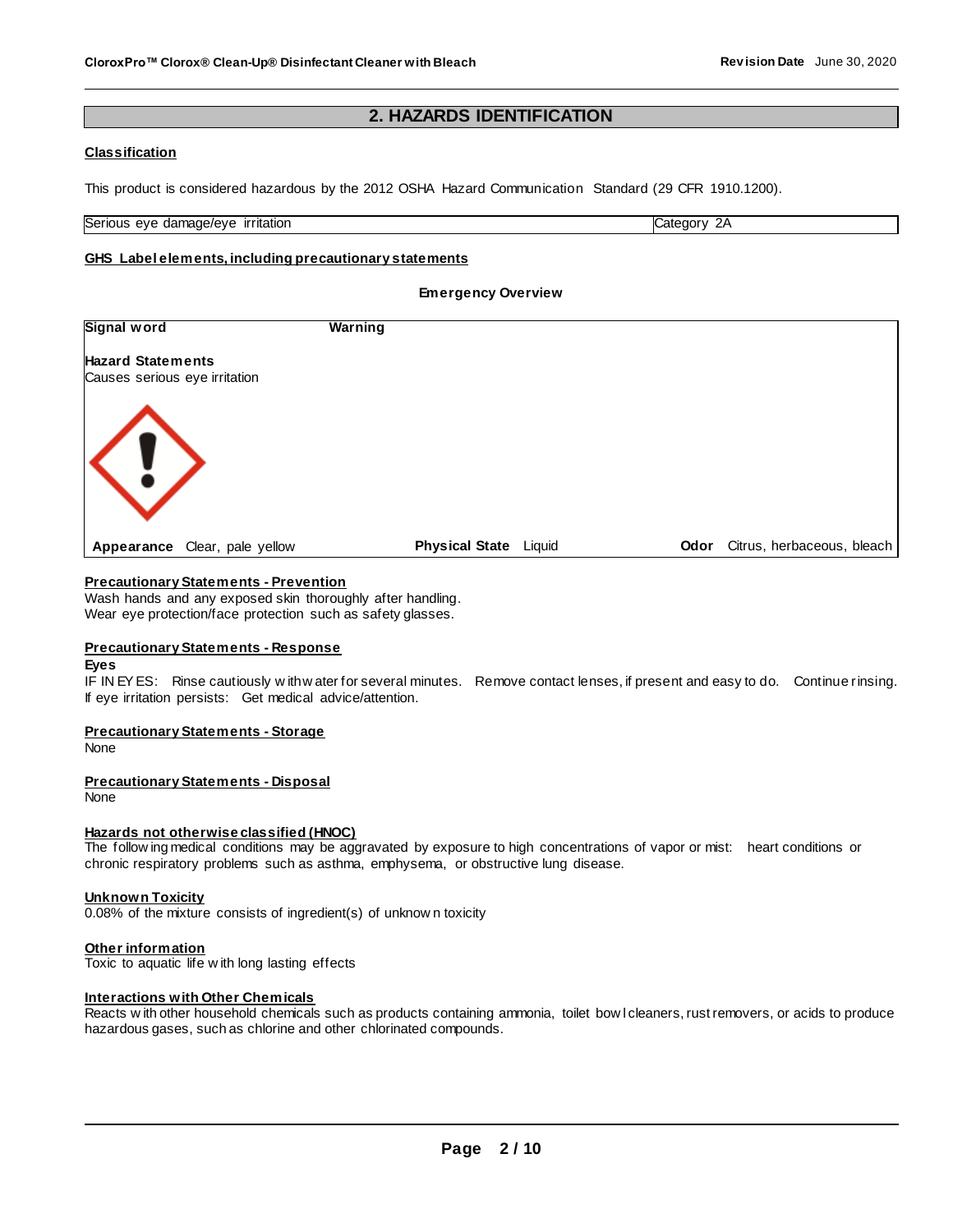## **3. COMPOSITION/INFORMATION ON INGREDIENTS**

| Chemical Name                                               | <b>CAS-No</b>                                                                                                                                                                                                                                                                    | Weight %  | <b>Trade Secret</b> |  |
|-------------------------------------------------------------|----------------------------------------------------------------------------------------------------------------------------------------------------------------------------------------------------------------------------------------------------------------------------------|-----------|---------------------|--|
| Sodium hypochlorite                                         | 7681-52-9<br>$1 - 5$                                                                                                                                                                                                                                                             |           |                     |  |
| Sodium hydroxide                                            | 1310-73-2                                                                                                                                                                                                                                                                        | $0.1 - 1$ | $\ast$              |  |
|                                                             | * The exact percentage (concentration) of composition has been withheld as a trade secret.                                                                                                                                                                                       |           |                     |  |
|                                                             | <b>4. FIRST AID MEASURES</b>                                                                                                                                                                                                                                                     |           |                     |  |
|                                                             |                                                                                                                                                                                                                                                                                  |           |                     |  |
| <b>First aid measures</b>                                   |                                                                                                                                                                                                                                                                                  |           |                     |  |
| <b>General Advice</b>                                       | Show this safety data sheet to the doctor in attendance.                                                                                                                                                                                                                         |           |                     |  |
| <b>Eye Contact</b>                                          | Rinse with plenty of water, also under the eyelids, for at least 15 minutes.<br>Remove contact<br>lenses, if present and easy to do. Continue rinsing. Keep eye wide open while rinsing. Do<br>not rub affected area. Get medical attention if irritation develops and persists. |           |                     |  |
| <b>Skin Contact</b>                                         | Rinse skin with plenty of water for 15-20 minutes. If irritation develops and persists, call a<br>doctor.                                                                                                                                                                        |           |                     |  |
| <b>Inhalation</b>                                           | Move to fresh air. If breathing is affected, call a doctor.                                                                                                                                                                                                                      |           |                     |  |
| Ingestion                                                   | Call a poison control center or doctor. Have person sip a glassful of water if able to swallow.<br>DO NOT induce vomiting unless told to do so by a poison control center or doctor.                                                                                             |           |                     |  |
| <b>Protection of First-aiders</b>                           | Avoid contact with skin, eyes or clothing. Use personal protective equipment as required.<br>Wear personal protective clothing (see section 8).                                                                                                                                  |           |                     |  |
| Most important symptoms and effects, both acute and delayed |                                                                                                                                                                                                                                                                                  |           |                     |  |
| Most Important Symptoms and<br><b>Effects</b>               | Stinging and irritation of eyes.                                                                                                                                                                                                                                                 |           |                     |  |
|                                                             | Indication of any immediate medical attention and special treatment needed                                                                                                                                                                                                       |           |                     |  |
| <b>Notes to Physician</b>                                   | Treat symptomatically.                                                                                                                                                                                                                                                           |           |                     |  |
| <b>5. FIRE-FIGHTING MEASURES</b>                            |                                                                                                                                                                                                                                                                                  |           |                     |  |
|                                                             |                                                                                                                                                                                                                                                                                  |           |                     |  |

## **Suitable Extinguishing Media**

Use extinguishing measures that are appropriate to local circumstances and the surrounding environment.

#### **Unsuitable Extinguishing Media**

CAUTION: Use of w ater spray w hen fighting fire may be inefficient.

#### **Specific Hazards Arising from the Chemical**

No information available.

#### **Explosion Data**

**Sensitivity to Mechanical Impact None.** 

**Sensitivity to Static Discharge Mone.** 

## **Protective equipment and precautions for firefighters**

As in any fire, wear self-contained breathing apparatus pressure-demand, MSHA/NIOSH (approved or equivalent) and full protective gear.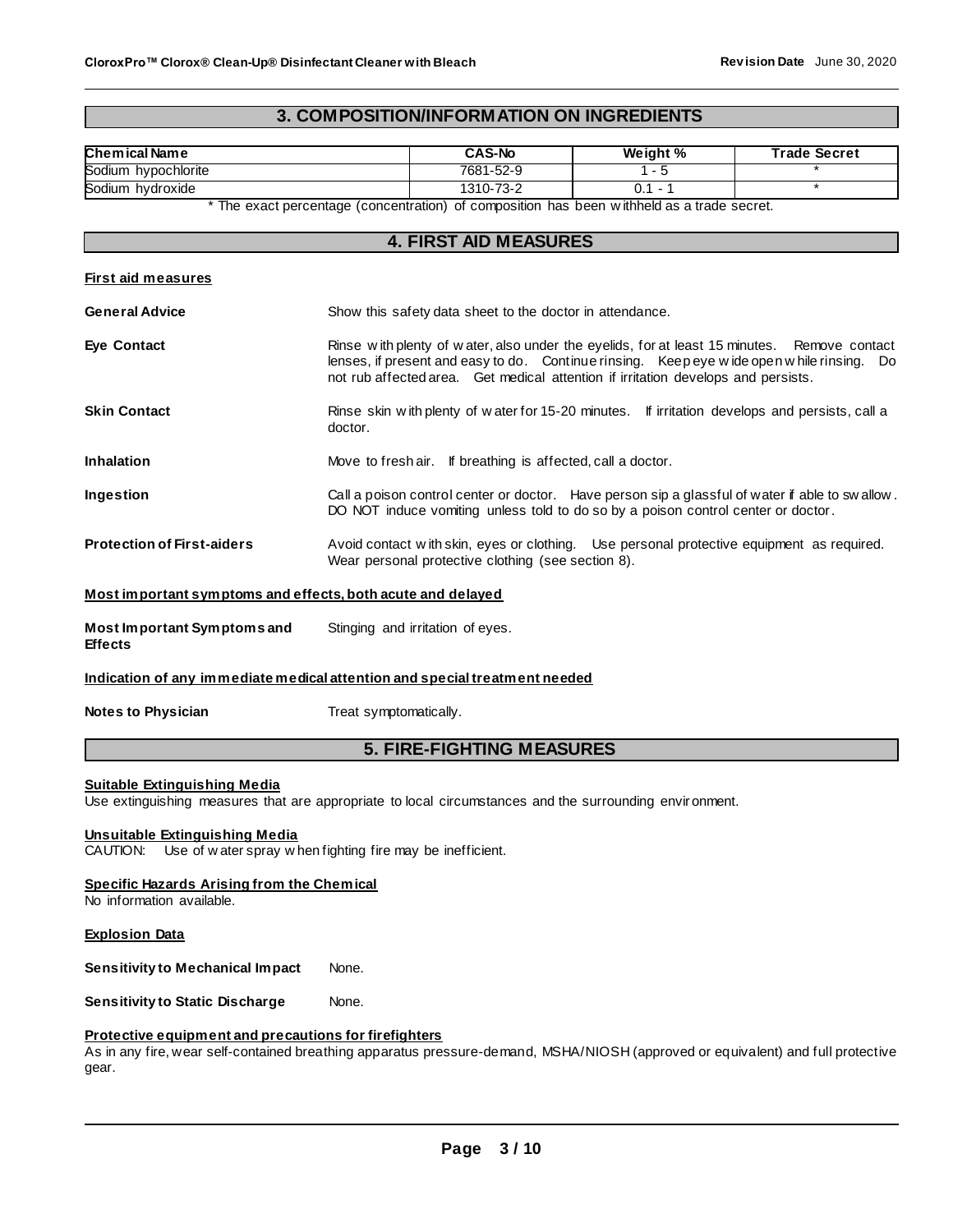## **6. ACCIDENTAL RELEASE MEASURES**

## **Personal precautions, protective equipment and emergency procedures**

| <b>Personal Precautions</b>                          | Use personal protective equipment as required.<br>Avoid contact with eyes, skin, and clothing.                                                                           |  |  |  |
|------------------------------------------------------|--------------------------------------------------------------------------------------------------------------------------------------------------------------------------|--|--|--|
| Other Information                                    | Refer to protective measures listed in Sections 7 and 8.                                                                                                                 |  |  |  |
| <b>Environmental precautions</b>                     |                                                                                                                                                                          |  |  |  |
| <b>Environmental Precautions</b>                     | See Section 12 for ecological Information.                                                                                                                               |  |  |  |
| Methods and material for containment and cleaning up |                                                                                                                                                                          |  |  |  |
| <b>Methods for Containment</b>                       | Prevent further leakage or spillage if safe to do so.                                                                                                                    |  |  |  |
| <b>Methods for Cleaning Up</b>                       | Absorb and containerize. Wash residual down to sanitary sew er. Contact the sanitary<br>treatment facility in advance to assure ability to process washed-down material. |  |  |  |

## **7. HANDLING AND STORAGE**

## **Precautions for safe handling**

| <b>Handling</b> | Handle in accordance with good industrial hygiene and safety practice. Avoid contact with |  |
|-----------------|-------------------------------------------------------------------------------------------|--|
|                 | skin, eyes or clothing.  Do not eat, drink or smoke when using this product.              |  |

#### **Conditions for safe storage, including any incompatibilities**

| <b>Storage</b>        | Keep containers tightly closed in a dry, cool and well-ventilated place.     |  |  |
|-----------------------|------------------------------------------------------------------------------|--|--|
| Incompatible Products | Products containing ammonia, toilet bow I cleaners, rust removers, or acids. |  |  |

## **8. EXPOSURE CONTROLS/PERSONAL PROTECTION**

## **Control parameters**

## **Exposure Guidelines**

| <b>Chemical Name</b>             | <b>ACGIH TLV</b>            | <b>OSHA PEL</b>         | <b>NIOSH IDLH</b>                                         |
|----------------------------------|-----------------------------|-------------------------|-----------------------------------------------------------|
| Sodium hydroxide<br>1310-73-2    | Ceiling: $2 \text{ mg/m}^3$ | TWA: $2 \text{ mg/m}^3$ | IDLH: 10 mg/m <sup>3</sup><br>Ceiling: $2 \text{ mg/m}^3$ |
| Sodium hypochlorite<br>7681-52-9 | None                        | None                    | None                                                      |

*ACGIH TLV: American Conference of Governmental Industrial Hygienists - Threshold Limit Value. OSHA PEL: Occupational Safety and Health Administration - Permissible Exposure Limits. NIOSH IDLH: Immediately Dangerous to Life or Health.*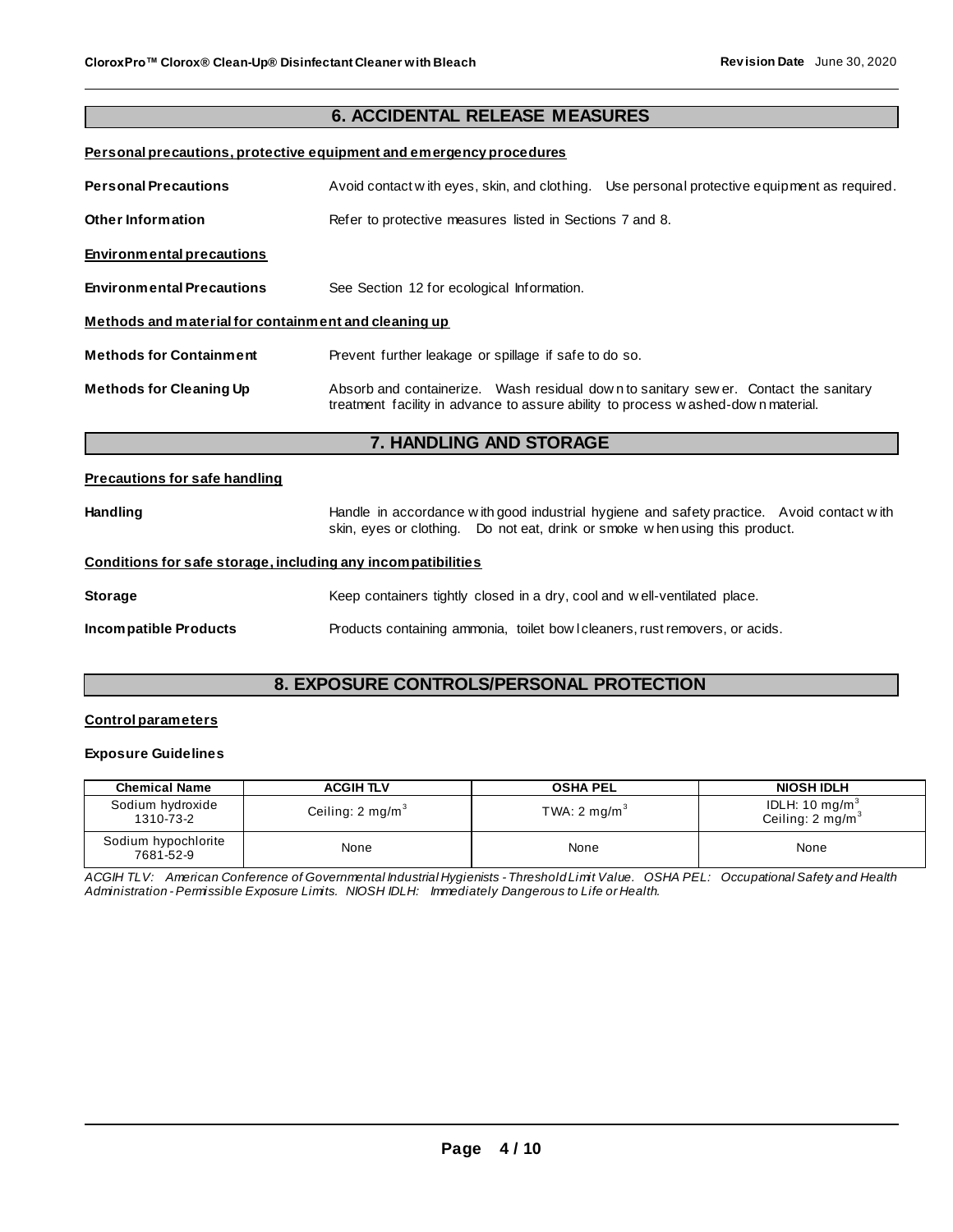## **Appropriate engineering controls**

| <b>Engineering Measures</b>     | Show ers<br>Eyew ash stations<br>Ventilation systems                                                                                                                                                                                                                                                                              |
|---------------------------------|-----------------------------------------------------------------------------------------------------------------------------------------------------------------------------------------------------------------------------------------------------------------------------------------------------------------------------------|
|                                 | Individual protection measures, such as personal protective equipment                                                                                                                                                                                                                                                             |
| <b>Eye/Face Protection</b>      | If splashes are likely to occur: Wear safety glasses with side shields (or goggles).<br>None<br>required for consumer use.                                                                                                                                                                                                        |
| <b>Skin and Body Protection</b> | None required under normal use conditions.                                                                                                                                                                                                                                                                                        |
| <b>Respiratory Protection</b>   | If exposure limits are exceeded or irritation is experienced, NIOSH/MSHA approved<br>respiratory protection should be w orn. Positive-pressure supplied air respirators may be<br>required for high airborne contaminant concentrations. Respiratory protection must be<br>provided in accordance with current local regulations. |
| <b>Hygiene Measures</b>         | Remove and wash contaminated clothing before re-use. Avoid contact with skin, eyes or<br>clothing. Do not eat, drink or smoke when using this product.                                                                                                                                                                            |

## **9. PHYSICAL AND CHEMICAL PROPERTIES**

## **Physical and Chemical Properties**

| <b>Physical State</b>                                   | Liquid            |                       |                            |
|---------------------------------------------------------|-------------------|-----------------------|----------------------------|
| Appearance                                              | Clear             | Odor                  | Citrus, herbaceous, bleach |
| Color                                                   | Pale yellow       | <b>Odor Threshold</b> | No information available   |
| <b>Property</b>                                         | <b>Values</b>     | Remarks/Method        |                            |
| рH                                                      | $12.4 - 12.8$     | None known            |                            |
| Melting/freezing point                                  | No data available | None known            |                            |
| Boiling point / boiling range                           | No data available | None known            |                            |
| <b>Flash Point</b>                                      | Not flammable     | None known            |                            |
| <b>Evaporation rate</b>                                 | No data available | None known            |                            |
| Flammability (solid, gas)                               | No data available | None known            |                            |
| Flammability Limits in Air                              |                   |                       |                            |
| Upper flammability limit                                | No data available | None known            |                            |
| Lower flammability limit                                | No data available | None known            |                            |
| Vapor pressure                                          | No data available | None known            |                            |
| Vapor density                                           | No data available | None known            |                            |
| <b>Specific Gravity</b>                                 | $-1.03$           | None known            |                            |
| <b>Water Solubility</b>                                 | Soluble in water  | None known            |                            |
| Solubility in other solvents                            | No data available | None known            |                            |
| Partition coefficient: n-octanol/waterNo data available |                   | None known            |                            |
| <b>Autoignition temperature</b>                         | No data available | None known            |                            |
| Decomposition temperature                               | No data available | None known            |                            |
| Kinematic viscosity                                     | No data available | None known            |                            |
| <b>Dynamic viscosity</b>                                | No data available | None known            |                            |
| <b>Explosive Properties</b>                             | Not explosive     |                       |                            |
| <b>Oxidizing Properties</b>                             | No data available |                       |                            |
| <b>Other Information</b>                                |                   |                       |                            |
| <b>Softening Point</b>                                  | No data available |                       |                            |
| <b>VOC Content (%)</b>                                  | No data available |                       |                            |
| <b>Particle Size</b>                                    | No data available |                       |                            |
| <b>Particle Size Distribution</b>                       | No data available |                       |                            |
|                                                         |                   |                       |                            |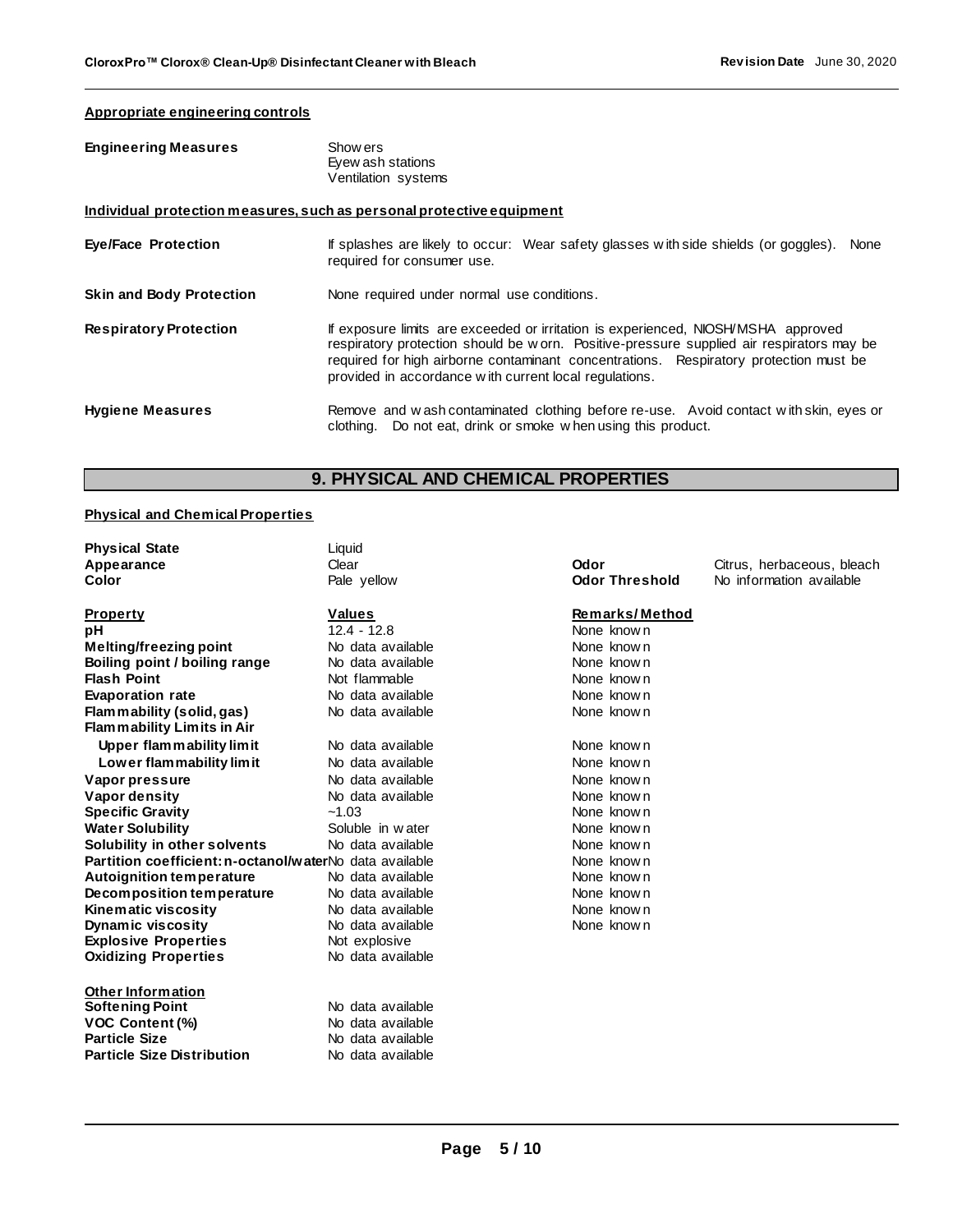## **10. STABILITY AND REACTIVITY**

#### **Reactivity**

Reacts w ith other household chemicals such as products containing ammonia, toilet bow l cleaners, rust removers, or acids to produce hazardous gases, such as chlorine and other chlorinated compounds.

#### **Chemical stability**

Stable under recommended storage conditions.

#### **Possibility of Hazardous Reactions**

None under normal processing.

#### **Conditions to avoid**

None know n based on information supplied.

#### **Incompatible materials**

Products containing ammonia, toilet bow I cleaners, rust removers, vinegar, or acids.

#### **Hazardous Decomposition Products**

None know n based on information supplied.

## **11. TOXICOLOGICAL INFORMATION**

#### **Information on likely routes of exposure**

#### **Product Information** .

| <b>Inhalation</b>   | Exposure to vapor or mist may irritate respiratory tract.                                                         |
|---------------------|-------------------------------------------------------------------------------------------------------------------|
| Eye Contact         | Causes serious eye irritation.                                                                                    |
| <b>Skin Contact</b> | Prolonged contact may cause irritation.                                                                           |
| Ingestion           | Ingestion may cause irritation to mucous membranes and gastrointestinal tract, nausea,<br>vomiting, and diarrhea. |

#### **Component Information**

| <b>Chemical Name</b>             | LD50 Oral        | LD50 Dermal             | <b>LC50 Inhalation</b> |
|----------------------------------|------------------|-------------------------|------------------------|
| Sodium hypochlorite<br>7681-52-9 | 8200 mg/kg (Rat) | $>10000$ mg/kg (Rabbit) |                        |
| Sodium hydroxide<br>1310-73-2    |                  | 1350 mg/kg (Rabbit)     |                        |

#### **Information on toxicological effects**

**Symptoms** Causes redness and tearing of the eyes. **Delayed and immediate effects as well as chronic effects from short and long-term exposure Sensitization** No information available.

| Mutagenic Effects<br>No information available. |  |
|------------------------------------------------|--|
|------------------------------------------------|--|

## **Carcinogenicity** The table below indicates w hether each agency has listed any ingredient as a carcinogen.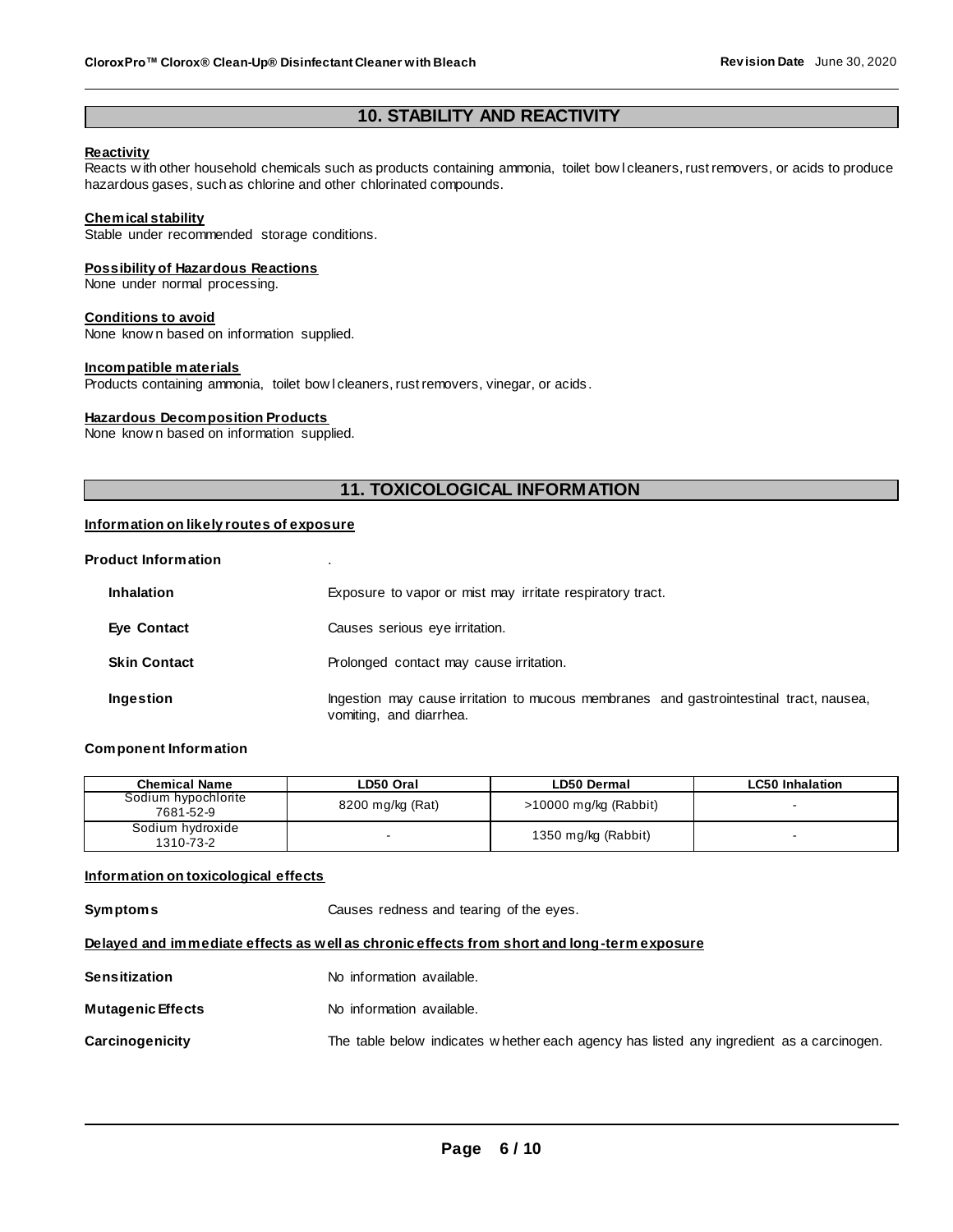| <b>Chemical Name</b>                                                                                                                                                                                                  | <b>ACGIH</b> | <b>IARC</b>               | <b>NTP</b> | <b>OSHA</b> |  |  |  |
|-----------------------------------------------------------------------------------------------------------------------------------------------------------------------------------------------------------------------|--------------|---------------------------|------------|-------------|--|--|--|
| Sodium hypochlorite<br>7681-52-9                                                                                                                                                                                      |              | Group 3                   |            |             |  |  |  |
| <b>IARC (International Agency for Research on Cancer)</b><br>Group 3 - Not Classifiable as to Carcinogenicity in Humans                                                                                               |              |                           |            |             |  |  |  |
| <b>Reproductive Toxicity</b>                                                                                                                                                                                          |              | No information available. |            |             |  |  |  |
| <b>STOT - single exposure</b>                                                                                                                                                                                         |              | No information available. |            |             |  |  |  |
| No information available.<br>STOT - repeated exposure<br><b>Chronic Toxicity</b><br>Carcinogenic potential is unknown.<br>Respiratory system, eyes, skin, gastrointestinal tract (GI).<br><b>Target Organ Effects</b> |              |                           |            |             |  |  |  |
| <b>Aspiration Hazard</b>                                                                                                                                                                                              |              | No information available. |            |             |  |  |  |

#### **Numerical measures of toxicity - Product Information**

**The following values are calculated based on chapter 3.1 of the GHS document** Not applicable

## **12. ECOLOGICAL INFORMATION**

#### **Ecotoxicity**

Toxic to aquatic life w ith long lasting effects.

#### **Persistence and Degradability**

No information available.

#### **Bioaccumulation**

No information available.

#### **Other adverse effects**

No information available.

## **13. DISPOSAL CONSIDERATIONS**

**14. TRANSPORT INFORMATION**

#### **Disposal methods**

Dispose of in accordance w ith all applicable federal, state, and local regulations.

## **Contaminated Packaging**

Do not reuse empty containers. Dispose of in accordance w ith all applicable federal, state, and local regulations.

| <u>DOT</u>  | Not regulated.                                                                                                                                                                                                                                                                                                                                                          |
|-------------|-------------------------------------------------------------------------------------------------------------------------------------------------------------------------------------------------------------------------------------------------------------------------------------------------------------------------------------------------------------------------|
| <b>TDG</b>  | Not regulated if shipped by road or rail.                                                                                                                                                                                                                                                                                                                               |
| <u>ICAO</u> | UN Number: UN3082<br><b>Proper Shipping Name:</b> Environmentally Hazardous Substance, Liquid, N.O.S. (Sodium<br>Hypochlorite)<br>Hazard Class: 9<br><b>Packing Group:</b> III<br><b>Environmental Hazards: Marine Pollutant</b><br><b>Description:</b> UN 3082 Environmentally Hazardous Substance, Liquid, N.O.S. (Sodium<br>Hypochlorite), 9, III, Marine Pollutant. |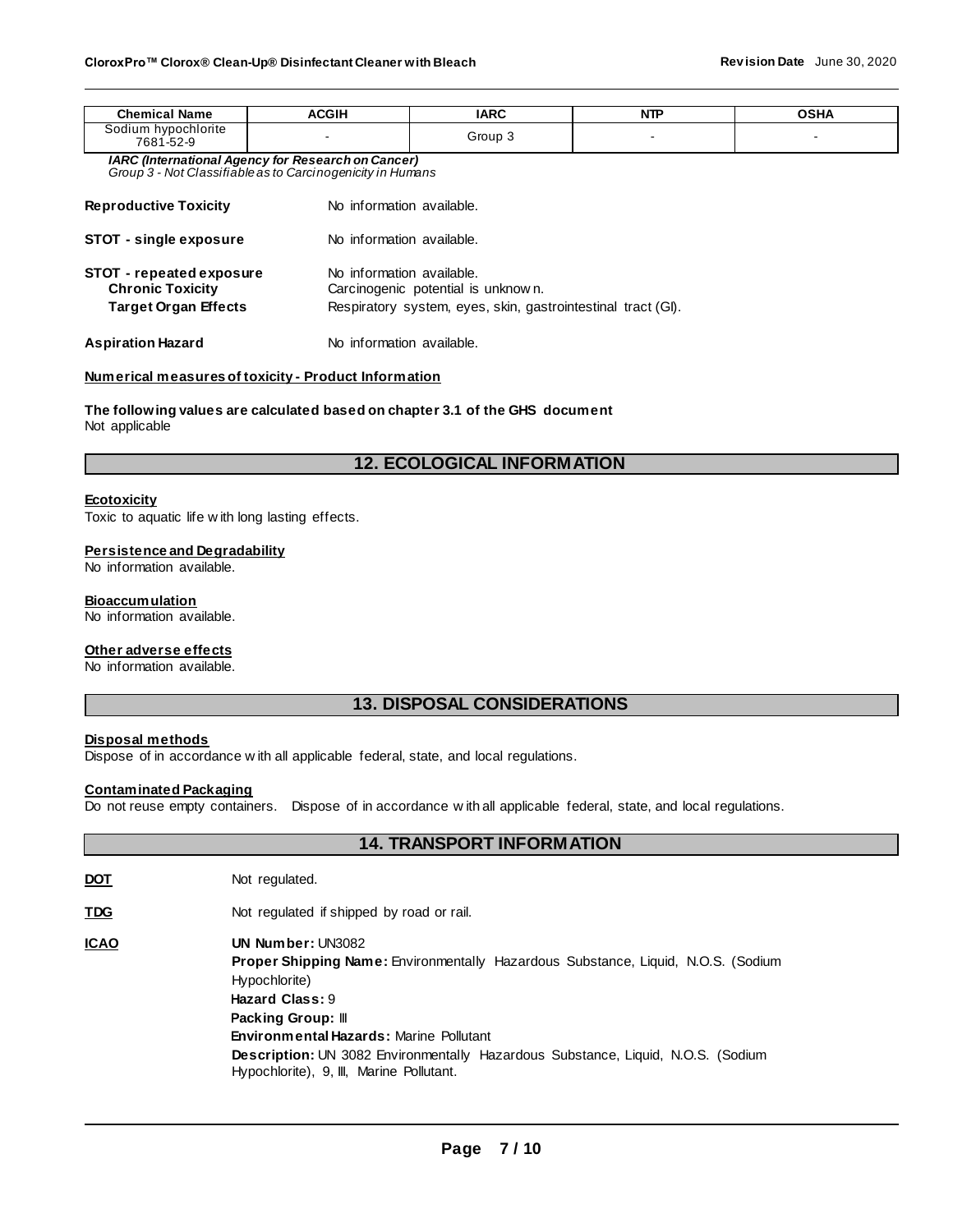| IATA            | UN Number: UN3082                                                                                                                   |  |  |  |  |  |
|-----------------|-------------------------------------------------------------------------------------------------------------------------------------|--|--|--|--|--|
|                 | <b>Proper Shipping Name: Environmentally Hazardous Substance, Liquid, N.O.S. (Sodium</b>                                            |  |  |  |  |  |
|                 | Hypochlorite)                                                                                                                       |  |  |  |  |  |
|                 | Hazard Class: 9                                                                                                                     |  |  |  |  |  |
|                 | Packing Group: III                                                                                                                  |  |  |  |  |  |
|                 | <b>Environmental Hazards: Marine Pollutant</b>                                                                                      |  |  |  |  |  |
|                 | <b>Description: UN</b> 3082 Environmentally Hazardous Substance, Liquid, N.O.S. (Sodium<br>Hypochlorite), 9, III, Marine Pollutant. |  |  |  |  |  |
| <b>IMDG/IMO</b> | UN Number: UN3082                                                                                                                   |  |  |  |  |  |
|                 | <b>Proper Shipping Name:</b> Environmentally Hazardous Substance, Liquid, N.O.S. (Sodium                                            |  |  |  |  |  |
|                 | Hypochlorite)                                                                                                                       |  |  |  |  |  |
|                 | Hazard Class: 9                                                                                                                     |  |  |  |  |  |
|                 | Packing Group: III                                                                                                                  |  |  |  |  |  |
|                 | <b>Environmental Hazards: Marine Pollutant</b>                                                                                      |  |  |  |  |  |
|                 | <b>Description:</b> UN 3082 Environmentally Hazardous Substance, Liquid, N.O.S. (Sodium<br>Hypochlorite), 9, III, Marine Pollutant. |  |  |  |  |  |
|                 |                                                                                                                                     |  |  |  |  |  |

**Transport in Limited Quantities ≤ 5L. Complete package net weight ≤ 30kg (66 lbs.): IMDG –** Limited Quantity per IMDG Code 3.4. Not restricted, as per IMDG Code 2.10.2.7, Marine Pollutant exception

**Limited Quantity Aircraft ≤ 30kg (66 lbs.) Gross (complete package weight):**

**IATA –** Not restricted, as per IMDG Code 2.10.2.7, Marine Pollutant exception Not restricted, as per IATA Special Provision A197, Environmentally Hazardous Substance exception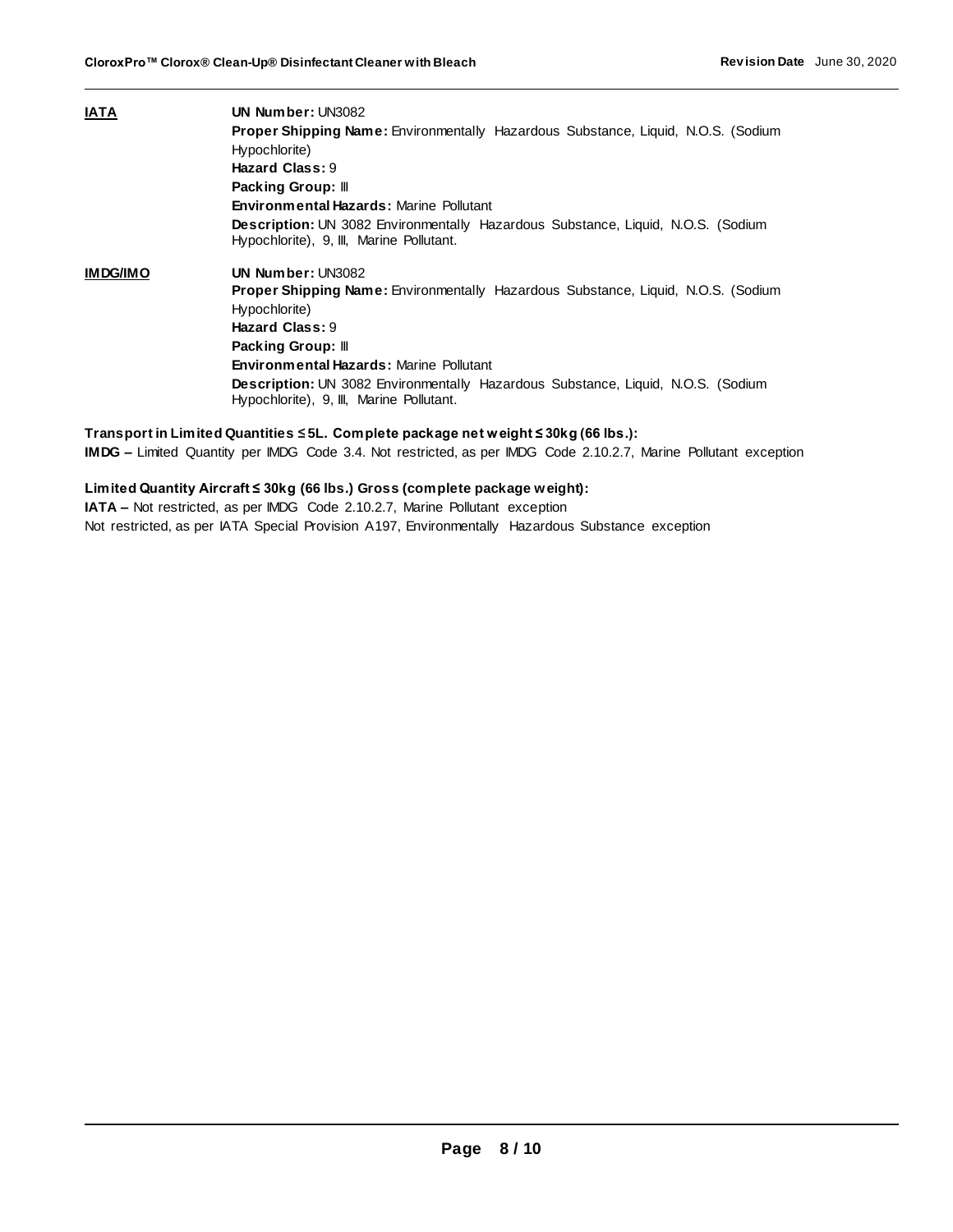## **15. REGULATORY INFORMATION**

## **Chemical Inventories**

| TSCA            | All components of this product are either on the TSCA 8(b) Inventory or otherwise exempt<br>from listing. |  |
|-----------------|-----------------------------------------------------------------------------------------------------------|--|
| <b>DSL/NDSL</b> | All components are on the DSL or NDSL.                                                                    |  |

**TSCA** - United States Toxic Substances Control Act Section 8(b) Inventory **DSL/NDSL** - Canadian Domestic Substances List/Non-Domestic Substances List

## **U.S. Federal Regulations**

#### **SARA 313**

Section 313 of Title III of the Superfund Amendments and Reauthorization Act of 1986 (SARA). This product does not contain any chemicals w hich are subject to the reporting requirements of the Act and Title 40 of the Code of Federal Regulations , Part 372

| SARA 311/312 Hazard Categories    |     |
|-----------------------------------|-----|
| <b>Acute Health Hazard</b>        | Yes |
| <b>Chronic Health Hazard</b>      | No  |
| Fire Hazard                       | Nο  |
| Sudden Release of Pressure Hazard | No  |
| <b>Reactive Hazard</b>            |     |

#### **Clean Water Act**

This product contains the follow ing substances w hich are regulated pollutants pursuant to the Clean Water Act (40 CFR 122.21 and 40 CFR 122.42)

| <b>Chemical Name</b>             | <b>CWA - Reportable</b><br>Quantities | <b>CWA - Toxic Pollutants</b> | CWA - Priority Pollutants | <b>CWA - Hazardous</b><br><b>Substances</b> |
|----------------------------------|---------------------------------------|-------------------------------|---------------------------|---------------------------------------------|
| Sodium hypochlorite<br>7681-52-9 | 100 lb                                |                               |                           |                                             |
| Sodium hydroxide<br>1310-73-2    | 1000 lb                               |                               |                           |                                             |

#### **CERCLA**

This material, as supplied, contains one or more substances regulated as a hazardous substance under the Comprehensive Environmental Response Compensation and Liability Act (CERCLA) (40 CFR 302)

| <b>Chemical Name</b>             | <b>Hazardous Substances RQs</b> | <b>Extremely Hazardous Substances</b><br><b>RQs</b> | <b>RQ</b>                                 |
|----------------------------------|---------------------------------|-----------------------------------------------------|-------------------------------------------|
| Sodium hypochlorite<br>7681-52-9 | 100 lb                          | -                                                   | RQ 100 lb final RQ<br>RQ 45.4 kg final RQ |
| Sodium hydroxide<br>1310-73-2    | 1000 lb                         | -                                                   | RQ 1000 lb final RQ<br>RQ 454 kg final RQ |

#### **EPA Statement**

This chemical is a pesticide product registered by the Environmental Protection Agency and is subject to certain labeling requirements under federal pesticide law . These requirements differ from the classification criteria and hazard information required for safety data sheets and for w orkplace labels of non-pesticide chemicals. Follow ing is the hazard information as required on the pesticide label:

**WARNING: EYE AND SKIN IRRITANT**. Causes substantial but temporary eye injury. Do not get in eyes or on clothing. Avoid contact w ith skin. Wear protective eyew ear. Wash thoroughly w ith soap and w ater after handling and before eating, drinking, chew ing gum, or using tobacco. Remove and w ash contaminated clothing before reuse. Harmful if sw allow ed. For sensitive skin or prolonged use, w ear gloves. Vapors may irritate. Avoid prolonged breathing of vapors. Use only in well ventilated areas. **Not recommended for use by persons with heart conditions or chronic respiratory problems such as asthma, emphysema or obstructive lung disease.**